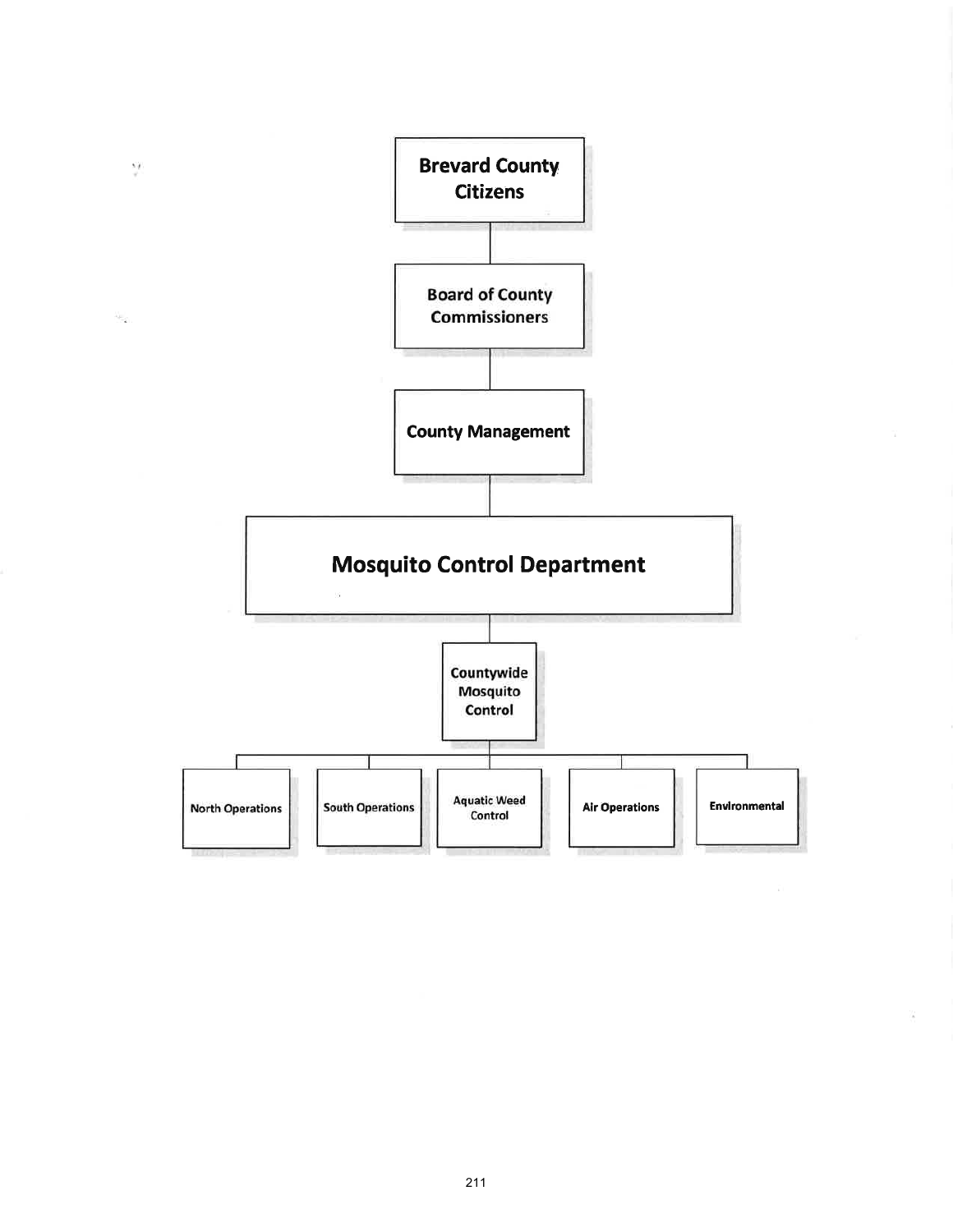### MOSQUITO CONTROL DEPARTMENT



# ADOPTED BUDGET FY2018.2019 \$9,765,751

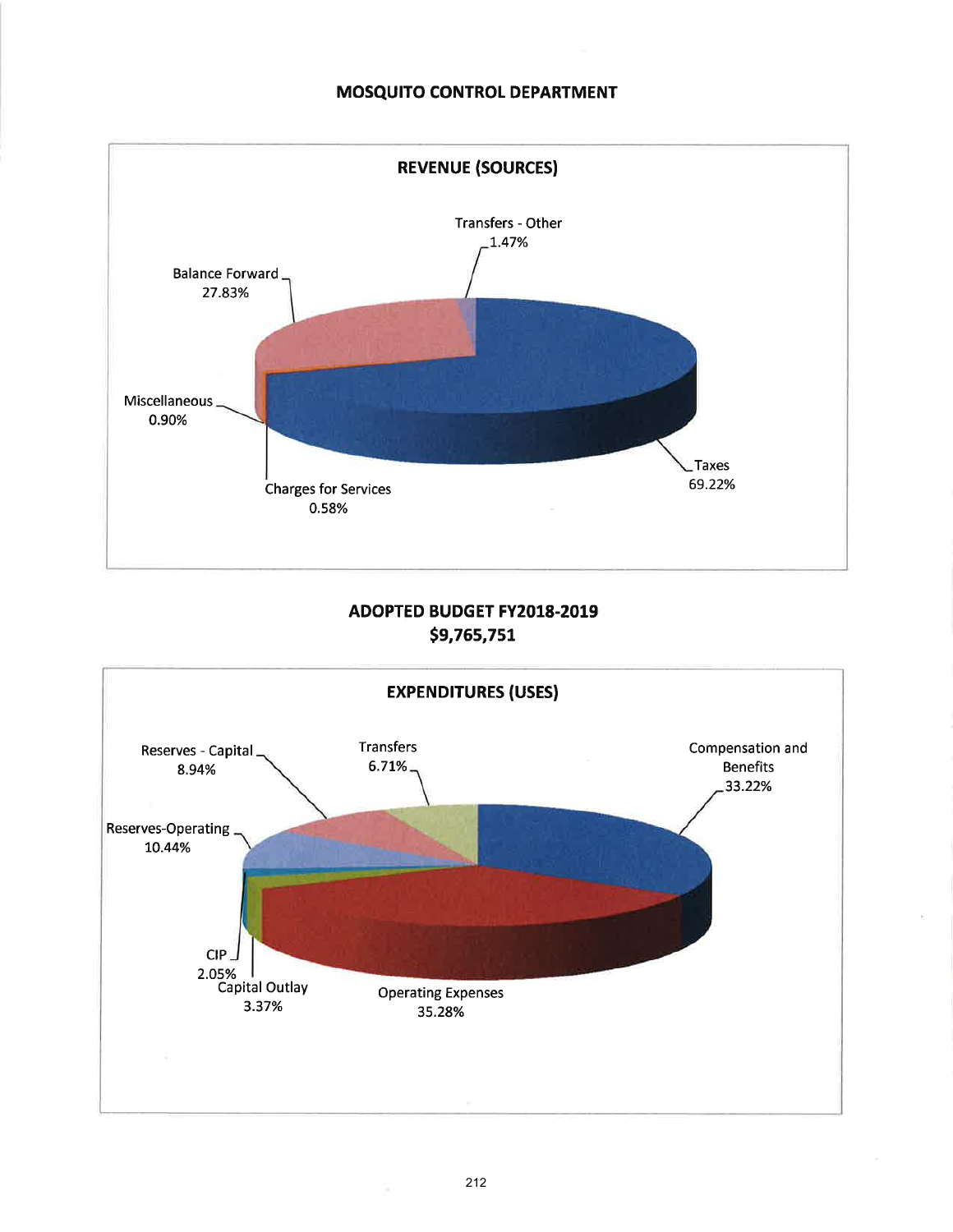## MOSQUITO CONTROL DEPARTMENT **SUMMARY**

### MISSION STATEMENT

To protect public health and improve the quality of life for Brevard County citizens by controlling mosquitoiand aquatic plant populations

| <b>PROGRAMS AND SERVICES:</b> |  |  |
|-------------------------------|--|--|
|                               |  |  |

#### ACCOMPLISHMENTS, INITIATIVES, TRENDS AND ISSUES AND SERVICE LEVEL IMPACTS:

#### COUNTYWIDE MOSQUITO CONTROL

#### Accomplishments:

More than 1.1 million acres (1,800 sq. miles) treated by Mosquito Control this past year, including both night adulticiding and day-time larviciding missions.

u Salf

- 880 acres (1.4 sq. miles) treated by the Aquatic Weed Control section in the past year.
- o Mosquito Control staff has completed over one-third of the repairs to the mosquito impoundments that were damaged by Hurricanes Matthew and lrma.
- Fully implemented a new mosquito control data management system for chemical tracking, monitoring, and customer services calls, which improved operational effectiveness and reduced costs.
- . Fully implemented the employee career ladder system for lnspector/Sprayer employees, which will provide incentives for employee advancement and improve employee retention.
- . lmplemented an automatic calibration system for the helicopter pesticide chemical delivery systems, which will ensure that the correct amount of chemical is automatically released at all air speeds.
- . Fully implemented the Drop-Vision chemical droplet analyzer system, which is used to calibrate the chemical delivery systems in fog trucks and aircraft. The system ensures that the spray systems are releasing various products into the environment in a safe and effective manner. The new system analyzes droplet sizes 10-times faster which increases productivity and reduces costs.

### lnitiotives:

- o Continue to enhance the function and operations of impoundments through the replacement of poor performing and inadequate equipment that has reached the end of its useful life.
- Continue to partner with state agencies on wetlands restoration projects in the County.
- o A new larvicide delivery system has been designed and will be constructed and tested to control mosquitoes in the larval stage of development. Ground crews will use the new system, which uses the more environmentally friendly "bio-rational" larvicides and reduces hydrocarbon output into the surface waters. The new system will enable crews to select up to three different liquid larvicides to treat mosquito larvae at various stages of development.
- **•** Continue to enhance, repair, and replace facilities that date back to the 1950's.

### Trends ond lssues:

ln response to the growing potential of exotic viruses coming to Florida, Mosquito Control is researching and evaluating specialized surveillance devices and equipment. a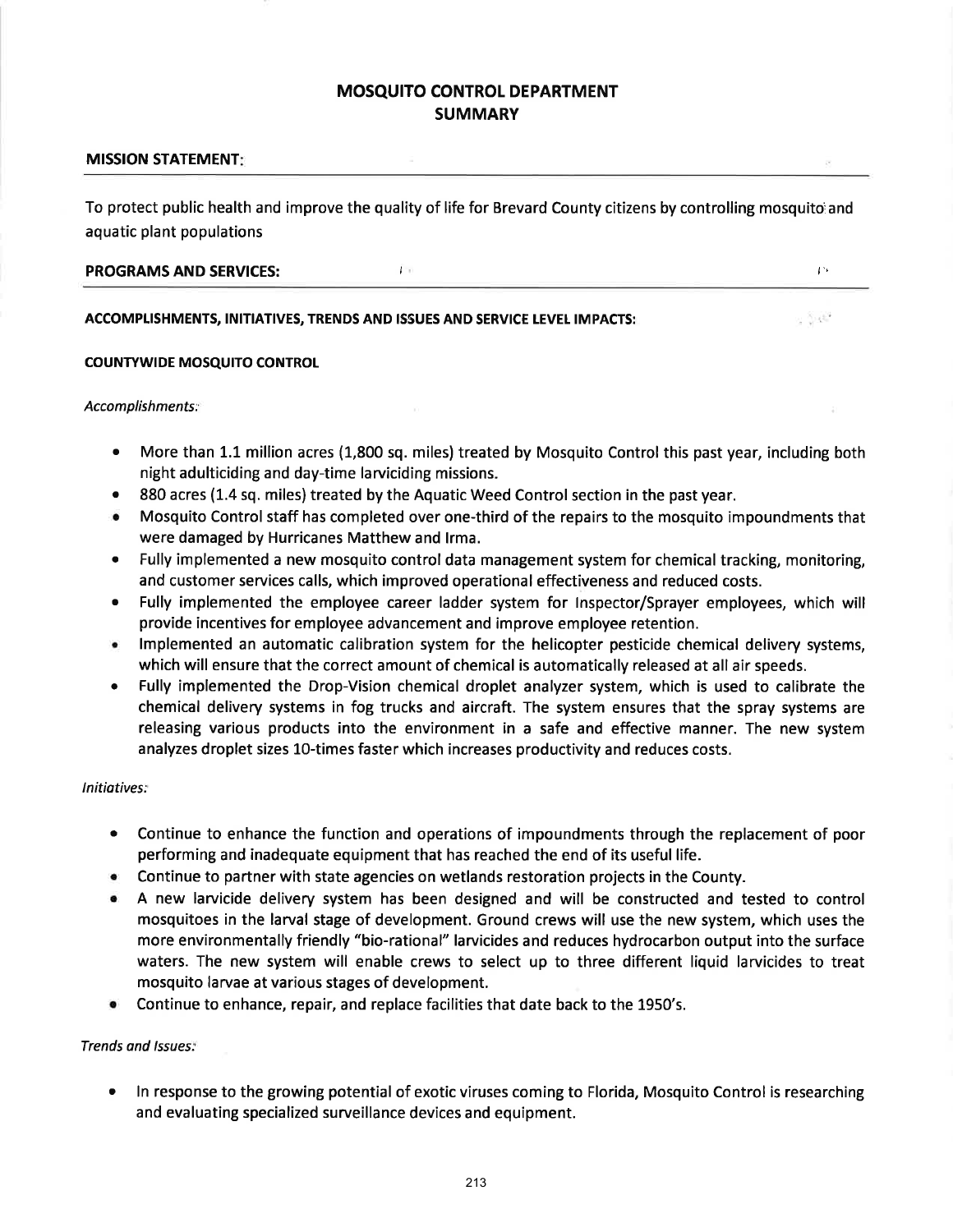# MOSQUITO CONTROL DEPARTMENT **SUMMARY**

ों

 $\mathbb{R}^{n_{\text{c}}-1}$ 

 $\sim 2.5$ 

 $\bar{\gamma}_{\rm R}$ 

# Service Level Impacts

 $\bullet$  N/A  $\mathbf{r}_1$ 

 $102.5\frac{W}{\lambda}$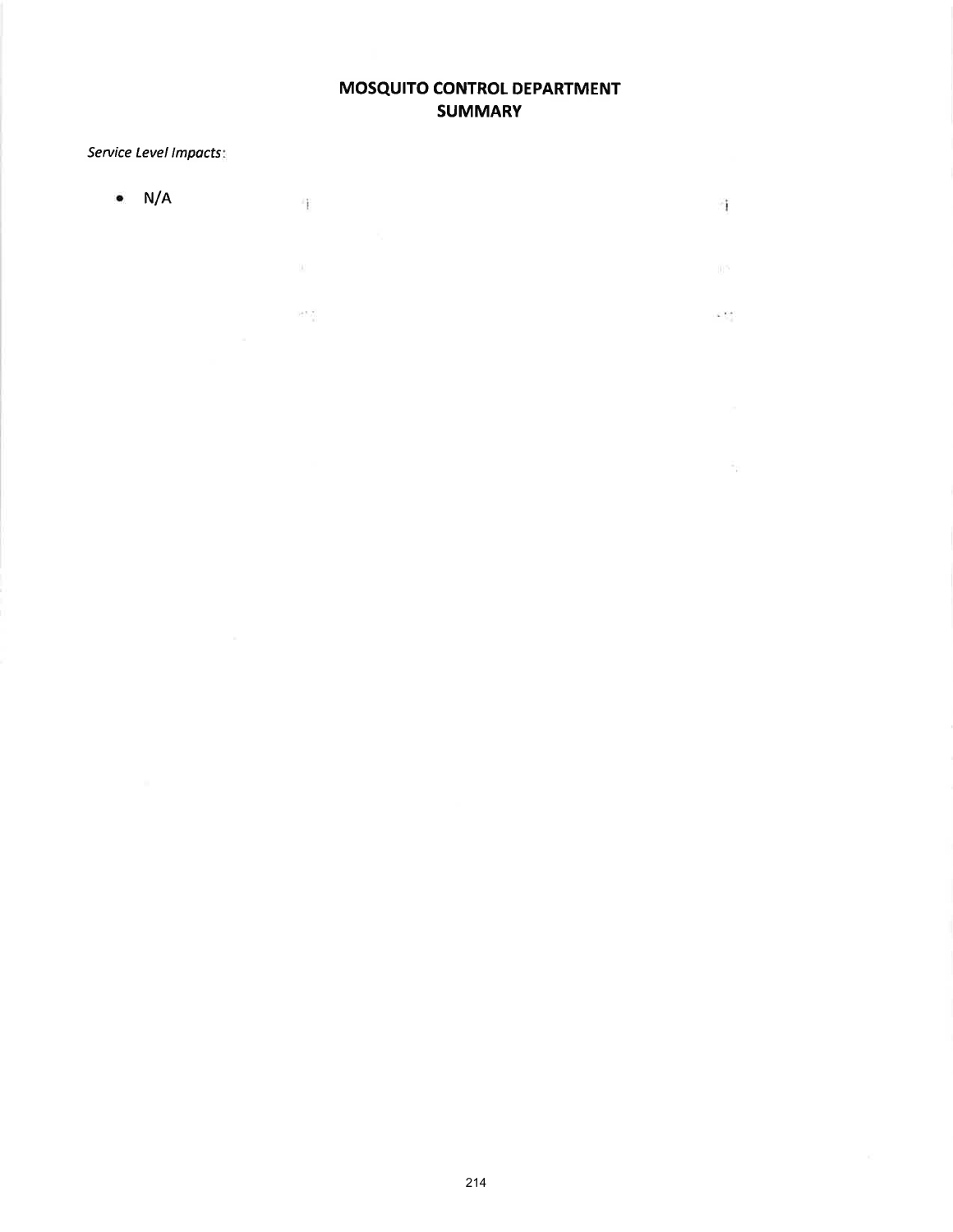## MOSQUITO CONTROL DEPARTMENT: SUMMARY

### DEPARTMENT REVENUES AND EXPENDITURES

|                                   |               | Final         | <b>Adopted</b> |                   |             |
|-----------------------------------|---------------|---------------|----------------|-------------------|-------------|
|                                   | <b>Actual</b> | <b>Budget</b> | <b>Budget</b>  |                   | %           |
|                                   | FY2016-2017   | FY2017-2018   | FY2018-2019    | <b>Difference</b> | (Inc)/Dec   |
|                                   |               |               |                |                   |             |
| <b>REVENUES:</b>                  |               |               |                |                   |             |
| <b>Taxes</b>                      | \$6,436,680   | \$6,861,346   | \$7,115,356    | \$254,010         | 3.70%       |
| Permits, Fees & Spec. Assess.     | \$0           | \$0           | \$0            | \$0               | 0.00%       |
| Intergovernmental                 | \$36,674      | \$0           | \$0            | \$0               | 0.00%       |
| <b>Charges for Services</b>       | \$25,583      | \$75,000      | \$60,000       | ( \$15,000)       | $(20.00\%)$ |
| <b>Fines and Forfeits</b>         | \$0           | \$0           | \$0            | \$0               | 0.00%       |
| Miscellaneous                     | \$75,064      | \$68,000      | \$92,500       | \$24,500          | 36.03%      |
| <b>Statutory Reduction</b>        | \$0           | ( \$350, 217] | ( \$363, 393)  | ( \$13, 176]      | 3.76%       |
| <b>Operating Revenues</b>         | \$6,574,002   | \$6,654,129   | \$6,904,463    | \$250,334         | 3.76%       |
| <b>Balance Forward</b>            | \$2,610,480   | \$3,114,573   | \$2,718,000    | ( \$396, 573]     | (12.73%)    |
| Transfers - General Revenue       | \$0           | \$0           | \$0            | \$0               | 0.00%       |
| Transfers - Other                 | \$182,294     | \$184,274     | \$143,288      | (540, 986)        | (22.24%)    |
| <b>Other Finance Source</b>       | \$0           | \$0           | \$0            | \$0               | 0.00%       |
| <b>Non-Operating Revenues</b>     | \$2,792,774   | \$3,298,847   | \$2,861,288    | ( \$437, 559)     | (13.26%)    |
| <b>TOTAL REVENUES</b>             | \$9,366,776   | \$9,952,976   | \$9,765,751    | (\$187,225)       | (1.88%)     |
|                                   |               |               |                |                   |             |
| <b>EXPENDITURES:</b>              |               |               |                |                   |             |
| <b>Compensation and Benefits</b>  | \$2,918,697   | \$3,198,503   | \$3,244,378    | \$45,875          | 1.43%       |
| <b>Operating Expenses</b>         | \$2,327,645   | \$3,619,804   | \$3,445,621    | (5174, 183)       | (4.81%)     |
| Capital Outlay                    | \$372,146     | \$389,300     | \$328,900      | (560, 400)        | (15.52%)    |
| <b>Grants and Aid</b>             | \$0           | \$0           | \$0            | \$0               | 0.00%       |
| <b>Operating Expenditures</b>     | \$5,618,487   | \$7,207,607   | \$7,018,899    | ( \$188, 708]     | (2.62%)     |
| <b>CIP</b>                        | \$315         | \$401,000     | \$200,000      | ( \$201,000)      | (50.12%)    |
| <b>Debt Service</b>               | \$0           | \$0           | \$0            | \$0               | 0.00%       |
| <b>Reserves-Operating</b>         | \$0           | \$801,281     | \$1,019,281    | \$218,000         | 27.21%      |
| Reserves - Capital                | \$0           | \$899,000     | \$872,604      | (526, 396)        | (2.94%)     |
| Reserves - Restricted             | \$0           | \$0           | \$0            | \$0               | 0.00%       |
| Transfers                         | \$633,401     | \$644,088     | \$654,967      | \$10,879          | 1.69%       |
| <b>Non-Operating Expenditures</b> | \$633,716     | \$2,745,369   | \$2,746,852    | \$1,483           | 0.05%       |
| <b>TOTAL EXPENDITURES</b>         | \$6,252,203   | \$9,952,976   | \$9,765,751    | ( \$187, 225)     | (1.88%)     |
|                                   |               |               |                |                   |             |
| <b>PERSONNEL:</b>                 |               |               |                |                   |             |
| Full-time positions               | 49.00         | 48.00         | 48.00          | 0.00              | 0.00%       |
| Part-time Positions               | 0.00          | 0.00          | 0.00           | 0.00              | 0.00%       |
| Full-time Equivalent              | 49.00         | 48.00         | 48.00          | 0.00              | 0.00%       |
| <b>Temporary FTE</b>              | 0.00          | 0.00          | 0.00           | 0.00              | 0.00%       |
| Seasonal FTE                      | 0.00          | 0.00          | 0.00           | 0.00              | 0.00%       |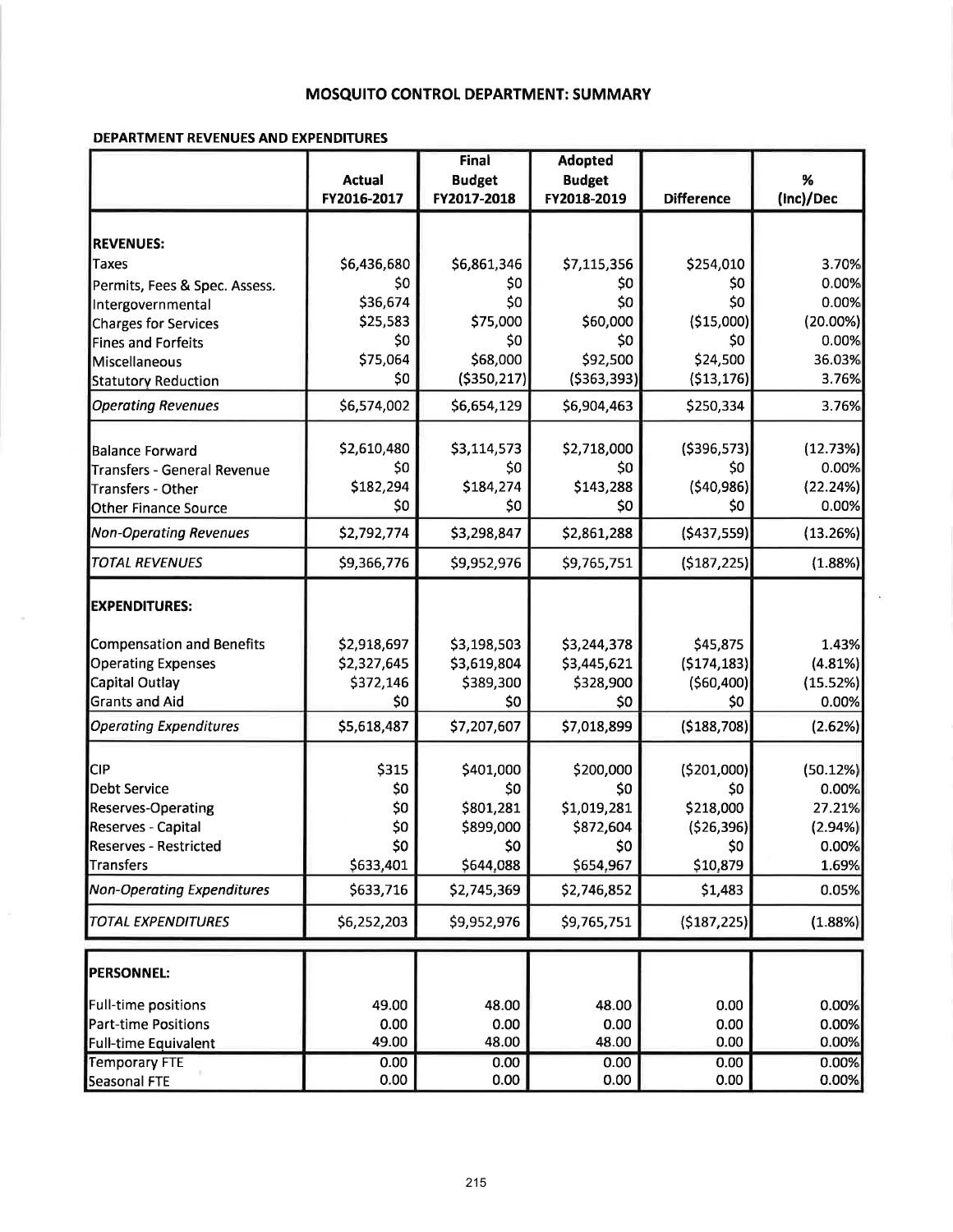## **COUNTYWIDE MOSQUITO CONTROL: PROGRAM PROFILE**

### PROGRAM REVENUES AND EXPENDITURES

|                                   |             | Final         | <b>Adopted</b> |                   |                  |
|-----------------------------------|-------------|---------------|----------------|-------------------|------------------|
|                                   | Actual      | <b>Budget</b> | <b>Budget</b>  |                   | %                |
|                                   | FY2016-2017 | FY2017-2018   | FY2018-2019    | <b>Difference</b> | (Inc)/Dec        |
| <b>REVENUES:</b>                  |             |               |                |                   |                  |
|                                   |             |               |                |                   |                  |
| Taxes                             | \$6,436,680 | \$6,861,346   | \$7,115,356    | \$254,010         | 3.70%            |
| Permits, Fees & Spec. Assess.     | \$0         | \$0           | \$0            | \$0               | 0.00%            |
| Intergovernmental                 | \$36,674    | \$0           | \$0            | \$0               | 0.00%            |
| Charges for Services              | \$25,583    | \$75,000      | \$60,000       | (\$15,000)        | $(20.00\%)$      |
| Fines and Forfeits                | \$0         | \$0           | \$0            | \$0               | 0.00%            |
| Miscellaneous                     | \$75,064    | \$68,000      | \$92,500       | \$24,500          | 36.03%           |
| Statutory Reduction               | \$0         | ( \$350, 217) | ( \$363, 393)  | ( \$13, 176]      | 3.76%            |
| <b>Operating Revenues</b>         | \$6,574,002 | \$6,654,129   | \$6,904,463    | \$250,334         | 3.76%            |
| <b>Balance Forward</b>            | \$2,610,480 | \$3,114,573   | \$2,718,000    | ( \$396, 573]     | (12.73%)         |
| Transfers - General Revenue       | \$0         | \$0           | S0             | \$0               | 0.00%            |
| <b>Transfers - Other</b>          | \$182,294   | \$184,274     | \$143,288      | (540,986)         | (22.24%)         |
| <b>Other Finance Source</b>       | \$0         | \$0           | \$0            | \$0               | 0.00%            |
|                                   |             |               |                |                   |                  |
| <b>Non-Operating Revenues</b>     | \$2,792,774 | \$3,298,847   | \$2,861,288    | ( \$437, 559]     | (13.26%)         |
| <b>TOTAL REVENUES</b>             | \$9,366,776 | \$9,952,976   | \$9,765,751    | ( \$187, 225 ]    | (1.88%)          |
| <b>EXPENDITURES</b>               |             |               |                |                   |                  |
| Compensation and Benefits         | \$2,918,697 | \$3,198,503   | \$3,244,378    | \$45,875          | 1.43%            |
| <b>Operating Expenses</b>         | \$2,327,645 | \$3,619,804   | \$3,445,621    | (5174, 183)       | (4.81%)          |
| Capital Outlay                    | \$372,146   | \$389,300     | \$328,900      | (560, 400)        | (15.52%)         |
| <b>Grants and Aid</b>             | \$0         | \$0           | \$0            | \$0               | 0.00%            |
| <b>Operating Expenditures</b>     | \$5,618,487 | \$7,207,607   | \$7,018,899    | ( \$188, 708]     | (2.62%)          |
| <b>CIP</b>                        | \$315       | \$401,000     | \$200,000      | ( \$201,000)      | (50.12%)         |
| Debt Service                      | \$0         | \$0           | \$0            |                   | 0.00%            |
| <b>Reserves-Operating</b>         | \$0         | \$801,281     | \$1,019,281    | \$0<br>\$218,000  | 27.21%           |
| Reserves - Capital                | \$0         | \$899,000     | \$872,604      | ( \$26, 396)      |                  |
| Reserves - Restricted             | \$0         | \$0           | \$0            | \$0               | (2.94%)<br>0.00% |
| Transfers                         | \$633,401   | \$644,088     | \$654,967      | \$10,879          | 1.69%            |
| <b>Non-Operating Expenditures</b> | \$633,716   | \$2,745,369   | \$2,746,852    | \$1,483           | 0.05%            |
| <b>TOTAL EXPENDITURES</b>         | \$6,252,203 | \$9,952,976   | \$9,765,751    | (\$187,225)       | (1.88%)          |
|                                   |             |               |                |                   |                  |
| <b>PERSONNEL:</b>                 |             |               |                |                   |                  |
| <b>Full-time positions</b>        | 49.00       | 48.00         | 48.00          | 0.00              | 0.00%            |
| <b>Part-time Positions</b>        | 0.00        | 0.00          | 0.00           | 0.00              | 0.00%            |
| <b>Full-time Equivalent</b>       | 49.00       | 48.00         | 48.00          | 0.00              | 0.00%            |
| <b>Temporary FTE</b>              | 0.00        | 0.00          | 0.00           | 0.00              | 0.00%            |
| Seasonal FTE                      | 0.00        | 0.00          | 0.00           | 0.00              | 0.00%            |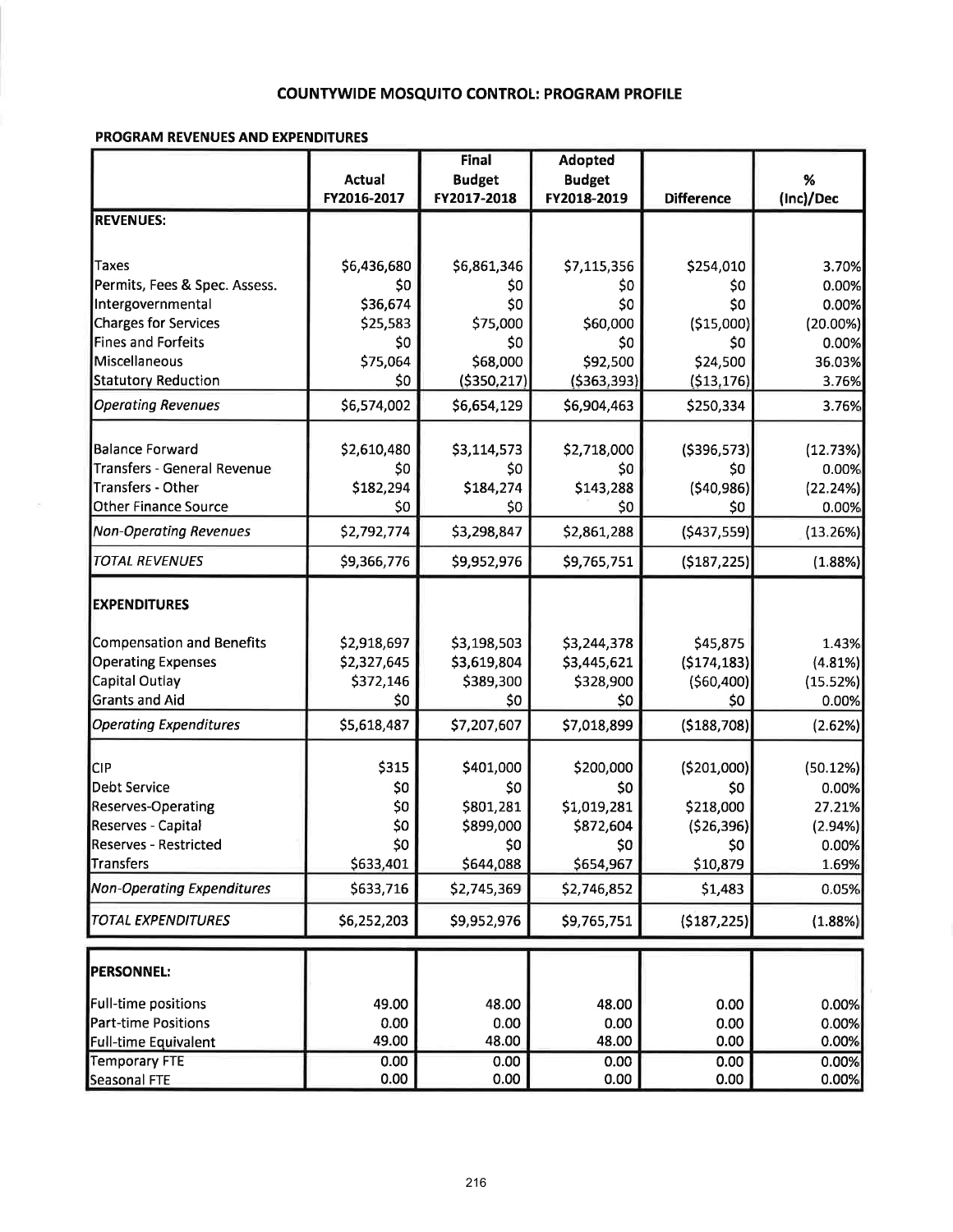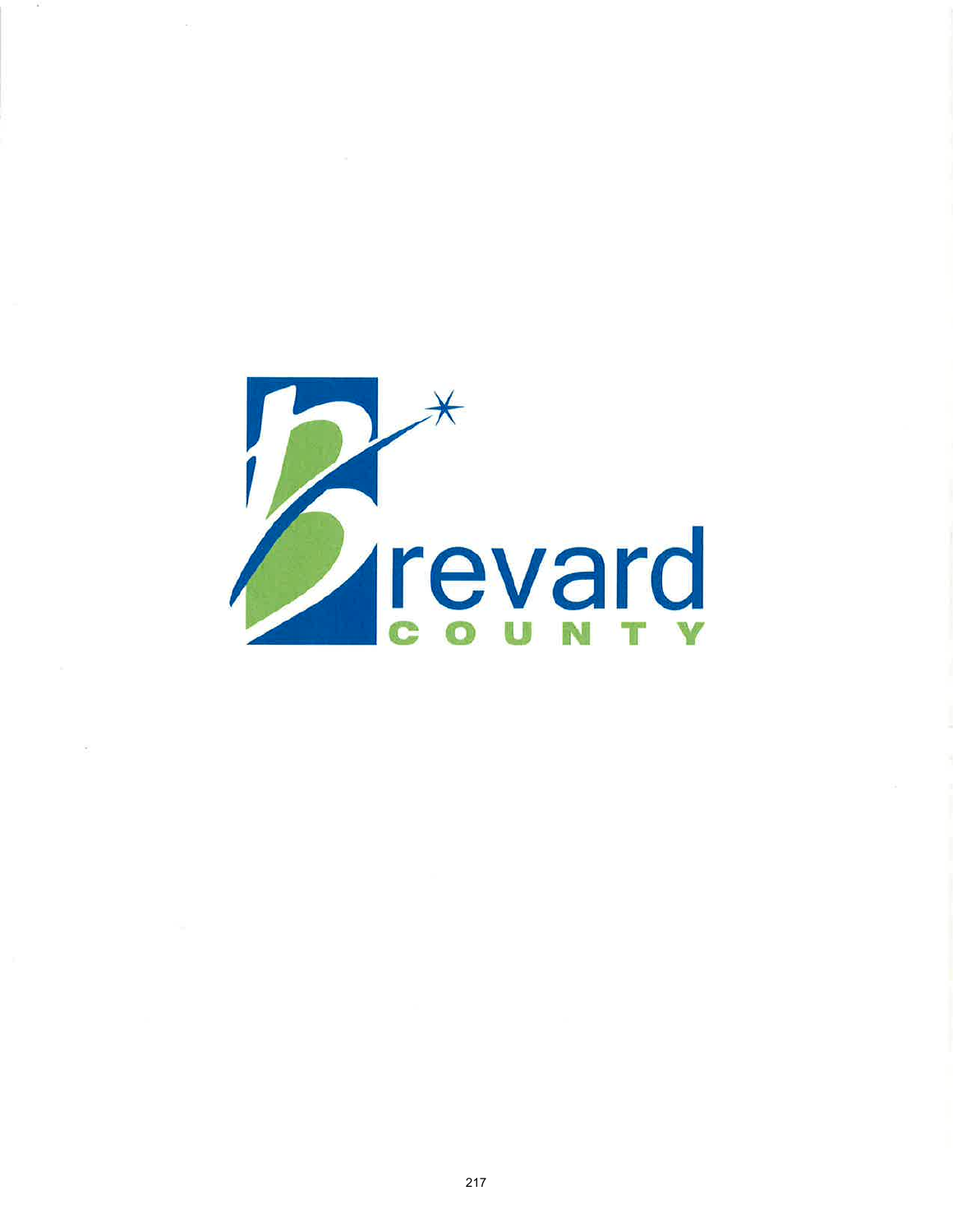# COUNTYWIDE MOSQUITO CONTROL: BUDGET VARIANCES

| <b>REVENUES</b>                    | <b>VARIANCE</b> |             | % VARIANCE EXPLANATION                                                                                                    |
|------------------------------------|-----------------|-------------|---------------------------------------------------------------------------------------------------------------------------|
| <b>Taxes</b>                       | \$254,010       | 3.70%       | Associated with increase in Ad Valorem tax revenue<br>due to increased property values resulting from new<br>construction |
| Permits, Fees & Spec. Assess.      | \$0             | 0.00%       |                                                                                                                           |
| Intergovernmental                  | \$0             | 0.00%       |                                                                                                                           |
| <b>Charges for Services</b>        | ( \$15,000)     | $(20.00\%)$ | Due to decrease in State contract work for aquatic<br>vegetation control                                                  |
| <b>Fines and Forfeits</b>          | \$0             | 0.00%       |                                                                                                                           |
| <b>Miscellaneous</b>               | \$24,500        | 36.03%      | Due primarily to increase in interest earned revenue<br>estimate                                                          |
| <b>Statutory Reduction</b>         | ( \$13, 176)    | 3.76%       | Associated with changes in operating revenues                                                                             |
| <b>Balance Forward</b>             | ( \$396, 573)   | (12.73%)    | Due to increase in FY 2017-2018 operating costs to<br>repair mosquito impoundments that sustained<br>hurricane damage     |
| <b>Transfers - General Revenue</b> | \$0             | 0.00%       |                                                                                                                           |
| <b>Transfers - Other</b>           | ( \$40, 986)    | (22.24%)    | Due primarily to the end of the 5-year payment plan for<br>Helicopter Fire Tank purchase for BC Fire Rescue.              |
| <b>Other Finance Source</b>        | \$0             | 0.00%       |                                                                                                                           |

### 218

 $\sim$ 

 $\overline{\mathbf{r}}$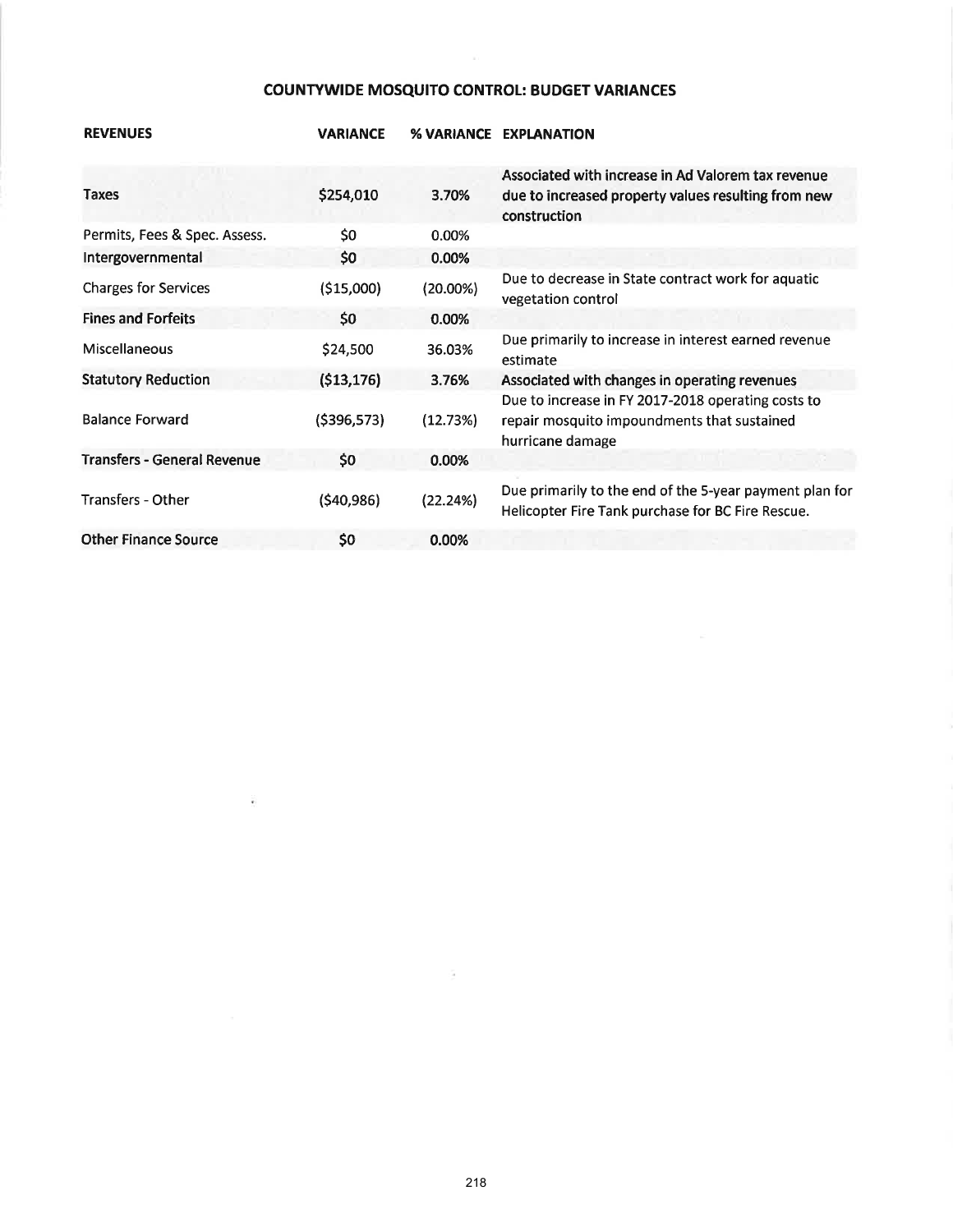# **COUNTYWIDE MOSQUITO CONTROL: BUDGET VARIANCES**

苦しむ

| <b>EXPENDITURES</b>              | <b>VARIANCE</b> |            | % VARIANCE EXPLANATION                                                                                            |
|----------------------------------|-----------------|------------|-------------------------------------------------------------------------------------------------------------------|
| <b>Compensation and Benefits</b> | \$45,875        | 1.43%      | Attributable to cost of living adjustments and FRS rate<br><i>increases</i>                                       |
| <b>Operating Expenses</b>        | (5174, 183)     | (4.81%)    | Due primarily to non-recurring hurricane damage roof<br>repairs                                                   |
| <b>Capital Outlay</b>            | (560, 400)      | (15.52%)   | Due to a decrease in the capital equipment<br>requirements for FY 2018-2019                                       |
| <b>Grants and Aid</b>            | \$0             | 0.00%      |                                                                                                                   |
| <b>CIP</b>                       | (\$201,000]     | (50.12%)   | Due to a decrease in CIP requirements for FY 2018-<br>2019                                                        |
| Debt Service                     | \$0             | 0.00%      |                                                                                                                   |
| Reserves-Operating               | \$218,000       | 27.21%     | Due to helicopter crash resistant fuel tanks ordered in<br>FY 17-18, but not delivered until FY 18-19.            |
| Reserves - Capital               | (526, 396)      | $(2.94\%)$ | Associated with increased operating costs to repair<br>hurricane damaged mosquito impoundments in FY<br>2018-2019 |
| <b>Reserves - Restricted</b>     | \$0             | 0.00%      |                                                                                                                   |
| <b>Transfers</b>                 | \$10,879        | 1.69%      | Due to an increase in transfers to the Tax Collector and<br>Property Appraiser for commission on taxes collected  |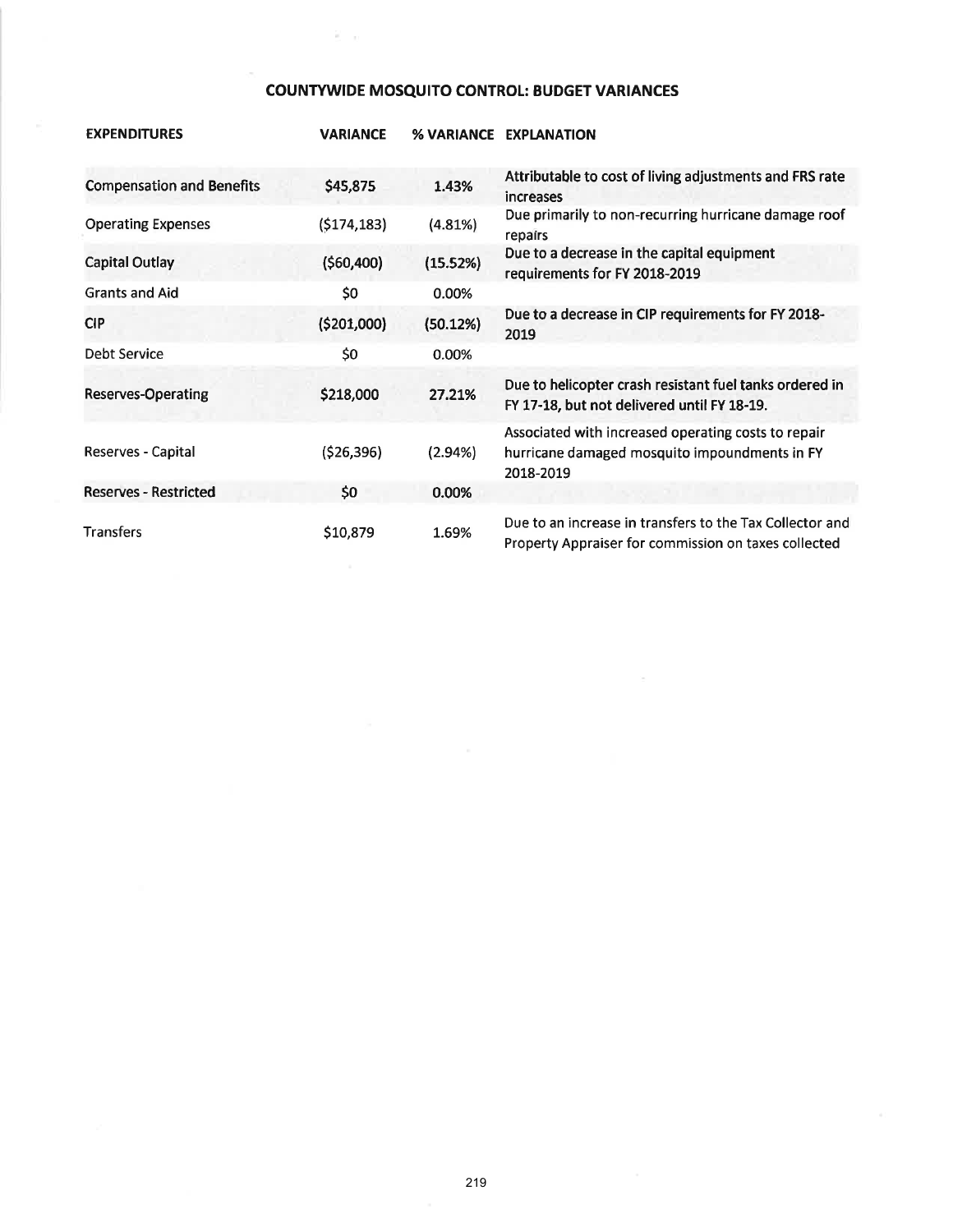# MOSqU|TO CONTROL DEPARTMENT PERFORMANCE MEASURES

| <b>OBJECTIVE</b>                                                              | <b>MEASURE</b>                                                                              | <b>ACTUAL</b><br>FY 2016-2017 | <b>ESTIMATED</b><br>FY 2017-2018 | <b>PROJECTED</b><br>FY 2018-2019 |
|-------------------------------------------------------------------------------|---------------------------------------------------------------------------------------------|-------------------------------|----------------------------------|----------------------------------|
| Safeguard Life, Safety, and Property;<br><b>Maintaining Levels of Service</b> | <b>Acres Treated by Mosquito</b><br>Control (640 Acres = $1$ Sq.<br>Mile)                   | 1,114,089                     | 1,700,000                        | 1,700,000                        |
| <b>Effective and Efficient Operations</b>                                     | <b>Scheduled Adulticiding</b><br>Missions Completed in 3 Days<br>or Less (Fogging by Truck) | 90%                           | 95%                              | 95%                              |
| Meet Financial & Budgetary<br><b>Requirements</b>                             | <b>Operating Budget vs</b><br><b>Operating Actuals</b>                                      | 86%                           | 95%                              | 95%                              |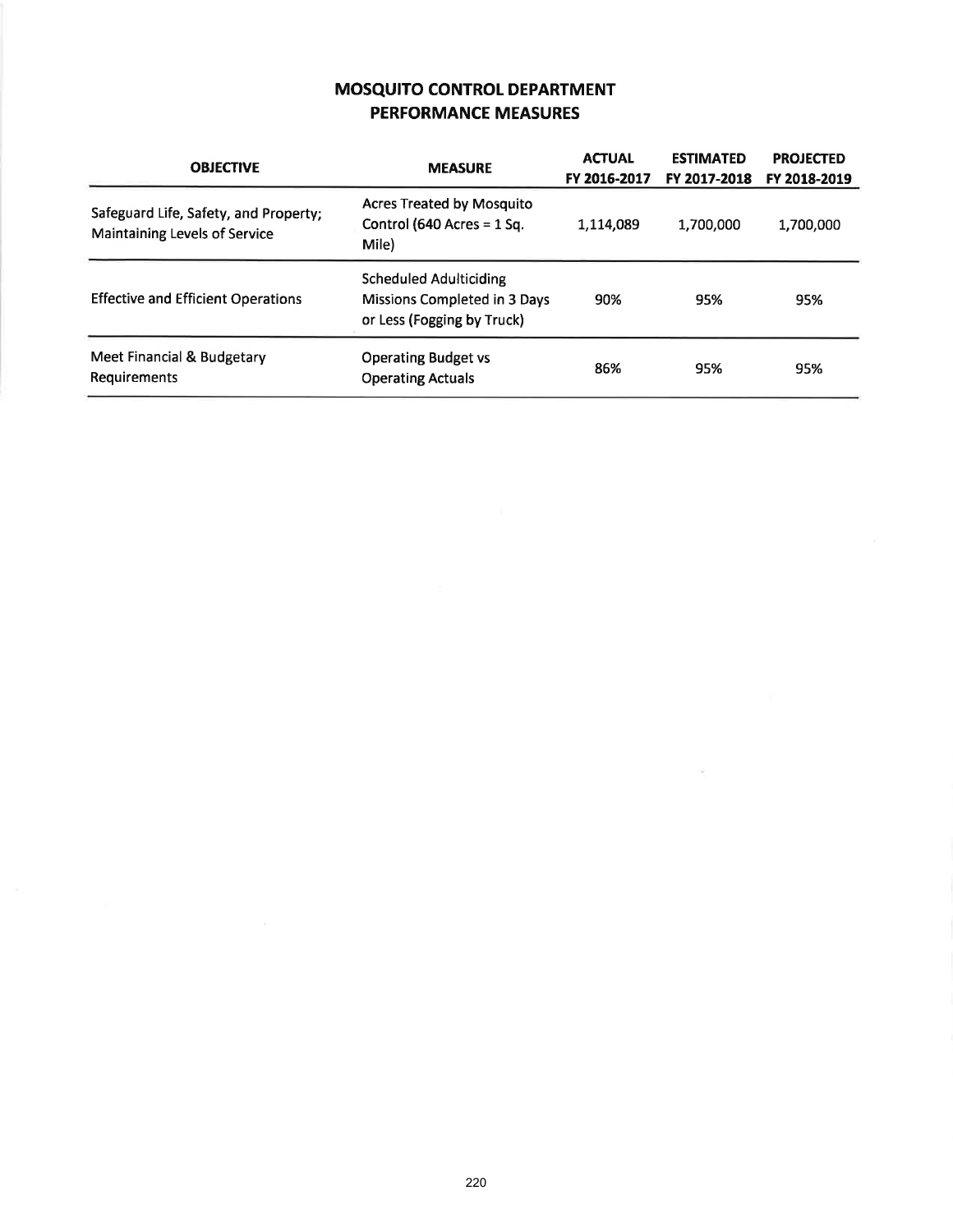# MOSQUITO CONTROL DEPARTMENT TRAVELA & B SUMMARY

| <b>DESCRIPTION</b>                                                                                                     | <b>POSITION</b>                                                           | <b>DESTINATION</b>       | <b>FUNDING</b><br><b>SOURCE</b> | <b>TOTAL COST</b> |
|------------------------------------------------------------------------------------------------------------------------|---------------------------------------------------------------------------|--------------------------|---------------------------------|-------------------|
| <b>MOSQUITO CONTROL</b>                                                                                                |                                                                           |                          |                                 |                   |
| Airbus A-Star Helicopter Pilot<br>Recurrent Training for Day and Night<br>Emergencies                                  | (2) Aircraft Pilots                                                       | Grand Prairie, TX        | Ad Valorem                      | \$37,900          |
| <b>Aircraft Maintenance Recurrent</b><br><b>Training Course - Helicopter Electrical</b><br><b>Systems</b>              | (1) Aircraft<br>Mechanic                                                  | <b>Grand Prairie, TX</b> | Ad Valorem                      | \$5,700           |
| Aerial Pesticide Chemical Applicator<br>Training for Helicopter Pilots and<br><b>Ground Crew</b>                       | (2) Aircraft Pilots<br>(1) Aircraft<br>Mechanic (1)<br><b>Ground Crew</b> | Lee County, FL           | Ad Valorem                      | \$2,300           |
| Florida Mosquito Control Association<br><b>Fall Meeting</b>                                                            | Director, Ops<br>Mgr, Supr Biologist,<br>Asst Env. Spec.                  | TBD, Florida             | Ad Valorem                      | \$3,400           |
| DODD Short Courses - Florida Mosquito<br><b>Control Association (FMCA) Mosquito</b><br><b>Control Training Courses</b> | (12) Staff TBD                                                            | Gainesville, FL          | Ad Valorem                      | \$7,500           |
| <b>TOTAL FOR DEPARTMENT:</b>                                                                                           |                                                                           |                          |                                 | \$56,800          |

221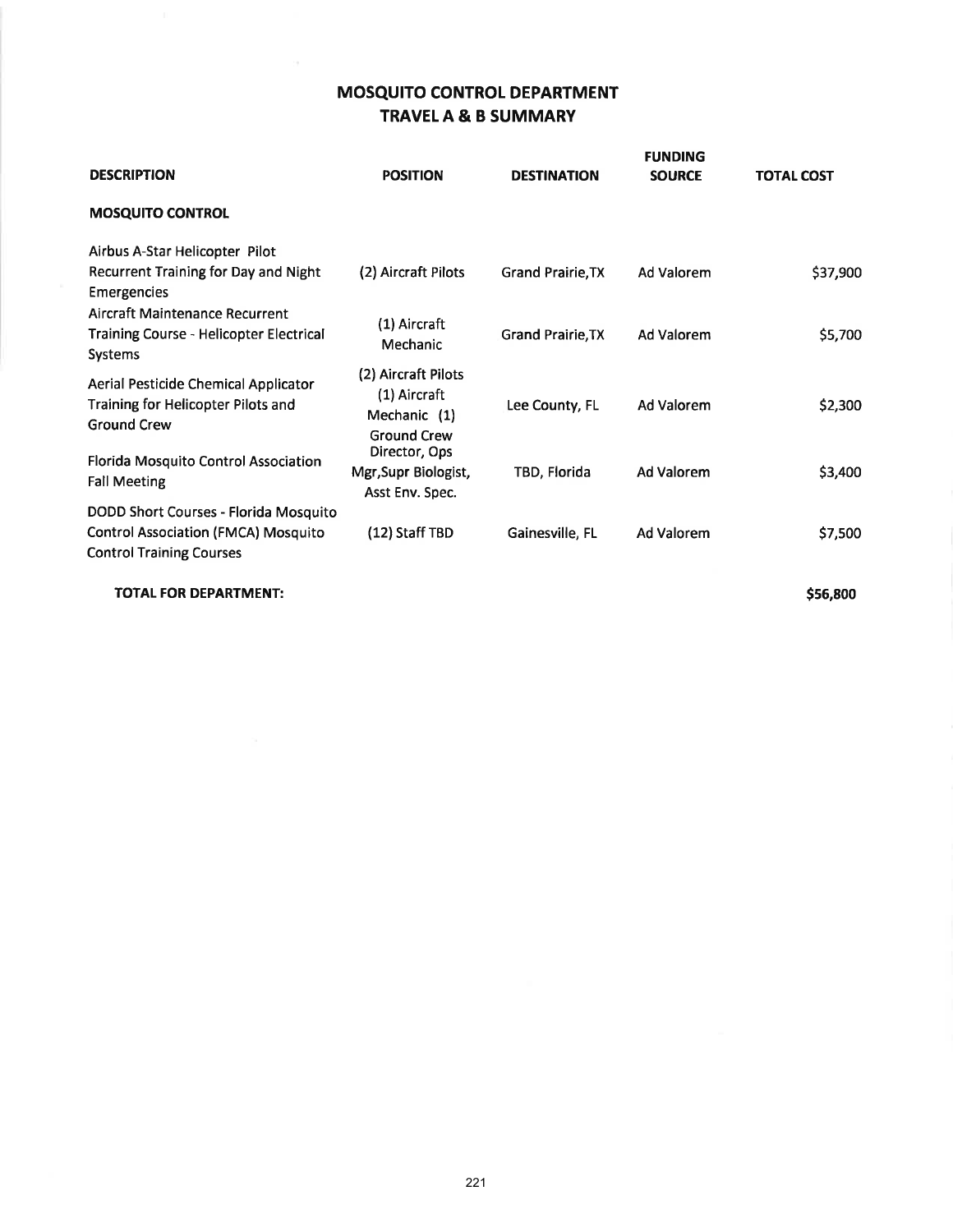# MOSQUITO CONTROL DEPARTMENT CAPITAL OUTLAY SUMMARY<sup>1</sup>

|                                          |                 |                  | <b>FUNDING</b> |                   |
|------------------------------------------|-----------------|------------------|----------------|-------------------|
| <b>DESCRIPTION</b>                       | <b>QUANTITY</b> | <b>UNIT COST</b> | <b>SOURCE</b>  | <b>TOTAL COST</b> |
| <b>COUNTYWIDE MOSQUITO CONTROL</b>       |                 |                  |                |                   |
| <b>Chemical Containment Pallets</b>      | 6               | \$1,500          | Ad Valorem     | \$9,000           |
| Larvicide Chemical Application Unit      | 1               | \$6,500          | Ad Valorem     | \$6,500           |
| Computer Optiplex 7050MT                 | 1               | \$1,600          | Ad Valorem     | \$1,600           |
| Computer Optiplex 3050MT                 | 2               | \$1,000          | Ad Valorem     | \$2,000           |
| Automated External Defibrillator (AED)   | 3               | \$2,000          | Ad Valorem     | \$6,000           |
| Mower - Zero Turn 60"                    | 1               | \$9,000          | Ad Valorem     | \$9,000           |
| Vehicle Alignment System                 | 1               | \$14,600         | Ad Valorem     | \$14,600          |
| Aircraft Jacks                           | з               | \$3,500          | Ad Valorem     | \$10,500          |
| Aircraft Scales - Weight & Balance       | 1               | \$9,000          | Ad Valorem     | \$9,000           |
| Aircraft Balancing Machine - Rotors, etc | 1               | \$20,000         | Ad Valorem     | \$20,000          |
| <b>Carport for Tractor and Trailer</b>   | 1               | \$8,500          | Ad Valorem     | \$8,500           |
| GMC Sierra 1500 4WD Reg Cab              | 5               | \$25,000         | Ad Valorem     | \$125,000         |
| GMC Sierra 1500 4WD Reg Cab              | 2               | \$25,000         | Ad Valorem     | \$50,000          |
| GMC Sierra 1500 4WD Crew Cab             | 1               | \$28,200         | Ad Valorem     | \$28,200          |
| GMC Sierra 2500 4WD Reg Cab              | 1               | \$29,000         | Ad Valorem     | \$29,000          |

### TOTAL FUNDED FOR DEPARTMENT:

S328,900

l) Equipment with a value in excess of\$1,000 (computers \$750). Approved items may be purchased using existing Public Sector Purchasing Cooperative contracts awarded through full and open competition when in the best interest of the County.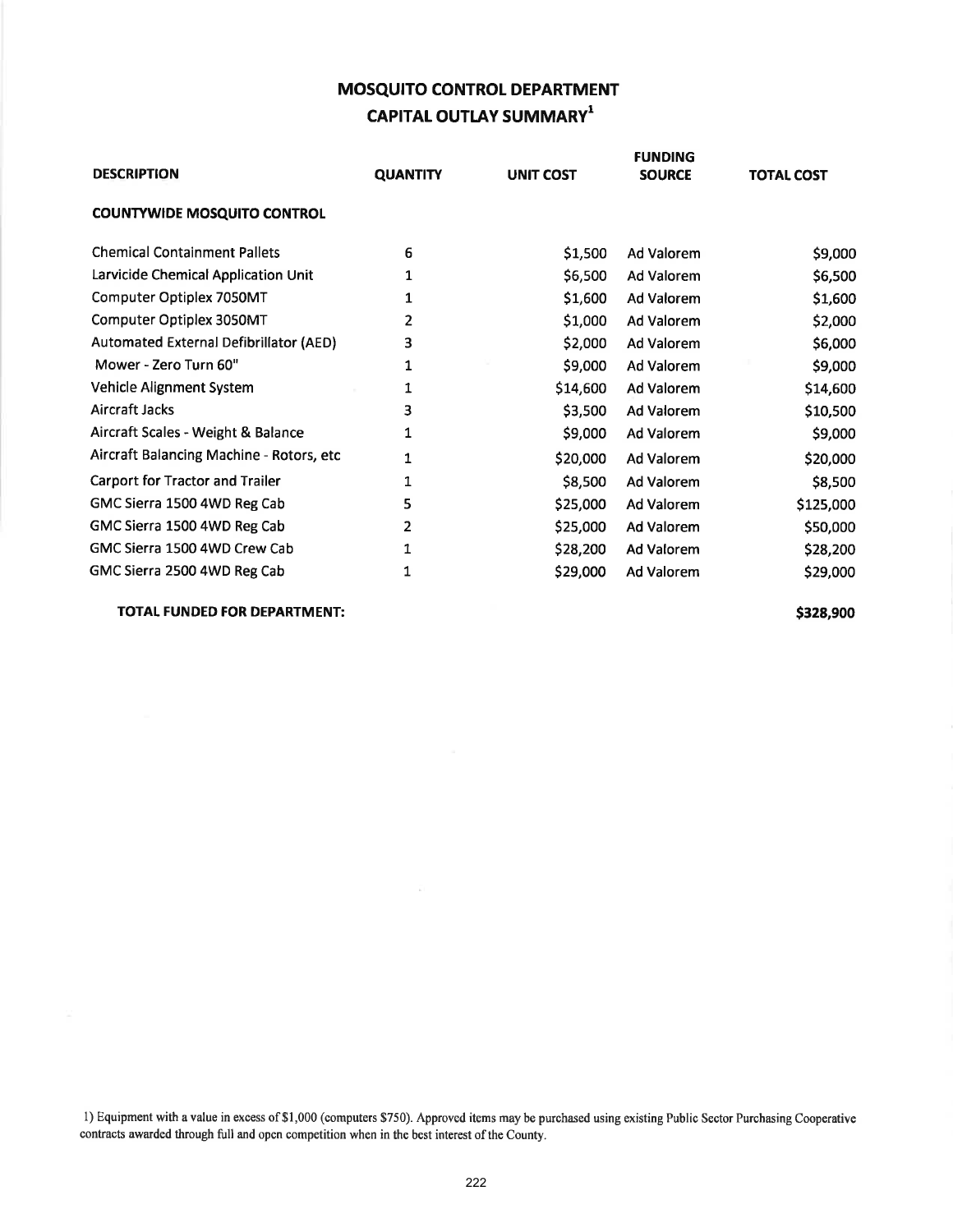# MOSQUITO CONTROL DEPARTMENT **CAPITAL IMPROVEMENTS PROGRAM**

| <b>DESCRIPTION</b>                                                          | <b>FUNDING SOURCE</b> | <b>TOTAL COST</b> |
|-----------------------------------------------------------------------------|-----------------------|-------------------|
| <b>COUNTYWIDE MOSQUITO CONTROL:</b>                                         |                       |                   |
| Chemical Storage Facility - Valkaria Office                                 | Ad Valorem            | \$100,000         |
| Mosquito Impoundment Land Purchase                                          | Ad Valorem            | \$100,000         |
| <b>TOTAL FUNDED FOR DEPARTMENT:</b>                                         |                       | \$200,000         |
| Replace 60-year old, deteriorating aircraft hangar at Titusville complex    | Unfunded              | \$1,700,000       |
| Replace single wide Biology Lab trailer with permanent building Titusville  | Unfunded              | \$1,500,000       |
| Replace 60-year old, deteriorating vehicle fleet maintenance building Titus | Unfunded              | \$1,200,000       |
| Enlarge 60-year old Administration building at the Titusville complex       | <b>Unfunded</b>       | \$750,000         |
|                                                                             |                       |                   |

TOTAL UNFUNDED FOR DEPARTMENT:

S5,l50,ooo